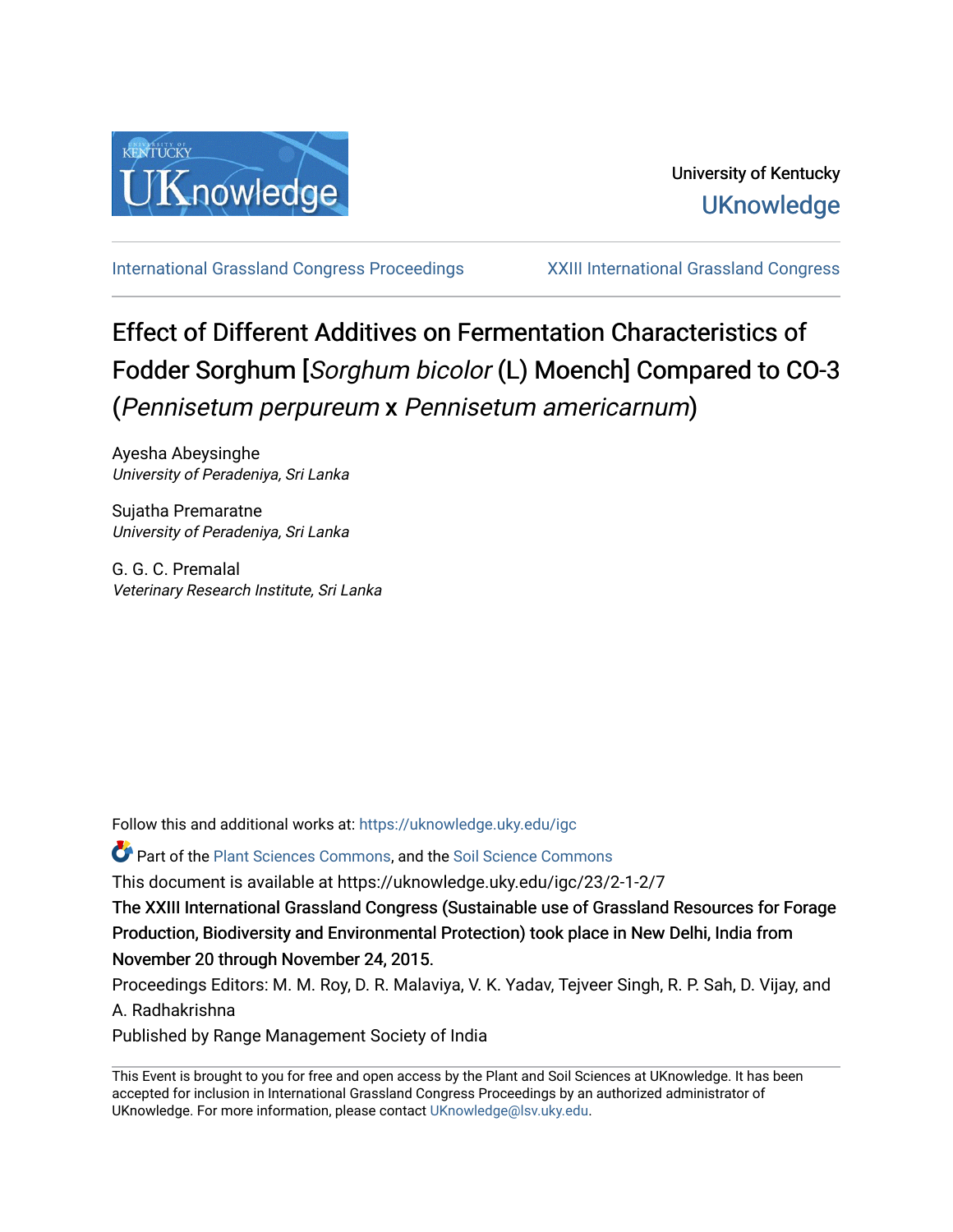Paper ID: 258 Theme 2. Grassland production and utilization Sub-theme 2.1. Quality, production, conservation and utilisation

# **Effect of different additives on fermentation characteristics of fodder sorghum [***Sorghum bicolor* **(L) Moench] compared to CO-3 (***Pennisetum perpureum* **x** *Pennisetum americarnum***).**

Ayesha Abeysinghe<sup>1</sup>, Sujatha Premaratne<sup>1</sup>, G. G. C. Premalal<sup>2</sup> <sup>1</sup>University of Peradeniya, Peradeniya, Sri Lanka <sup>2</sup>Veterinary Research Institute, Gannoruwa, Sri Lanka Corresponding author e-mail: [suep@pdn.ac.lk](mailto:suep@pdn.ac.lk)

**Keywords:** Additives, Fermentation characteristics, Fodder sorghum, Hybrid napier

# **Introduction**

Milk production plays a vital role to overcome the nutritional poverty in all aged groups of people. But there are many kinds of constraints to sustainable milk production in Sri Lanka. The biggest problem is high cost of feeding of dairy animals due to high price of compounded feeds, lack of knowledge on methods of low-cost feed supplementation and seasonal fluctuations in ruminant feed resources. Less availability of good quality green forages has led to low productivity from national dairy herd of Sri Lanka during the dry season (Premaratne and Premalal, 2006). Silage production is one of the most popular as well as cheap and effective method of forage conservation to increase the feed availability for dairy cattle during the dry season. Sorghum (*Sorghum bicolor* (L) Moench) and CO-3 (*Pennisetum perpureum x Pennisetum americarnum*) are some of the crop varieties which can be effectively used for silage making. Therefore, the objective of the present study was to find out the effect of different additives on fermentation characteristics of fodder sorghum and CO-3.

### **Materials and Methods**

**Fodder samples:** Fodder Sorghum was harvested at flowering stage where as CO-3 was harvested at the age of 45 days. Both fodder Sorghum and CO-3 were cut to a height of 10cm above ground level. Harvested crops were cut in to small pieces (3-4cm in length) using a grass chopper.

**Inoculum preparation:** Freshly cut fodder was chopped into small pieces (3-4cm). 500g of chopped crop, 50g of sucrose and approximately 250ml of distilled water were put in to a plastic container. Plastic containers were closed tightly to prevent contamination of air. Containers were shaked well and kept for 2 days.

**Silage preparation:** Harvested forage samples were cut in to small pieces (3-4cm in length) and ensiled with or without additives in small silos. Four additives namely, Control (no additives), 1% Molasses, 1% Inoculum or 1% Molasses plus 1% Inoculum were used as treatments and ensiled with Sorghum or CO-3. The experimental design was a  $2\times4$  factorial, Complete Randomized Design with 8 treatments and 3 replicates per treatment. The ensiling of silage was carried out for 60 days.

After 60 days, silos were opened and top layer of the silage was removed. Samples were transferred to trays and texture, color, aroma and mold formation of each silo were recorded. Dry Matter (DM) content, Crude Protein (CP), Ash and Crude Fiber (CF) contents of forage before ensiling were determined according to AOAC (1995). Dry Matter (DM) content and Crude Protein (CP) content of silage were also determined according to AOAC (1995). In addition, pH of different silage was measured using a pH meter. Lactic acid content was analyzed using a spectrophotometer (Barnett, 1951). Ammonia Nitrogen content of silage was measured using the spectrophotometer (Parsons *et al.*, 1984).

**Statistical analysis:** All the data were subjected to analysis of variance (ANOVA) using SAS software package (Version 9.1). Mean comparisons were done by Duncan's Multiple Range Test (DMRT).

### **Results and Discussion**

All silos were free from molds and had a pleasant fruity aroma. Light brown and greenish brown colours were observed in CO-3 silage and Sorghum silage respectively.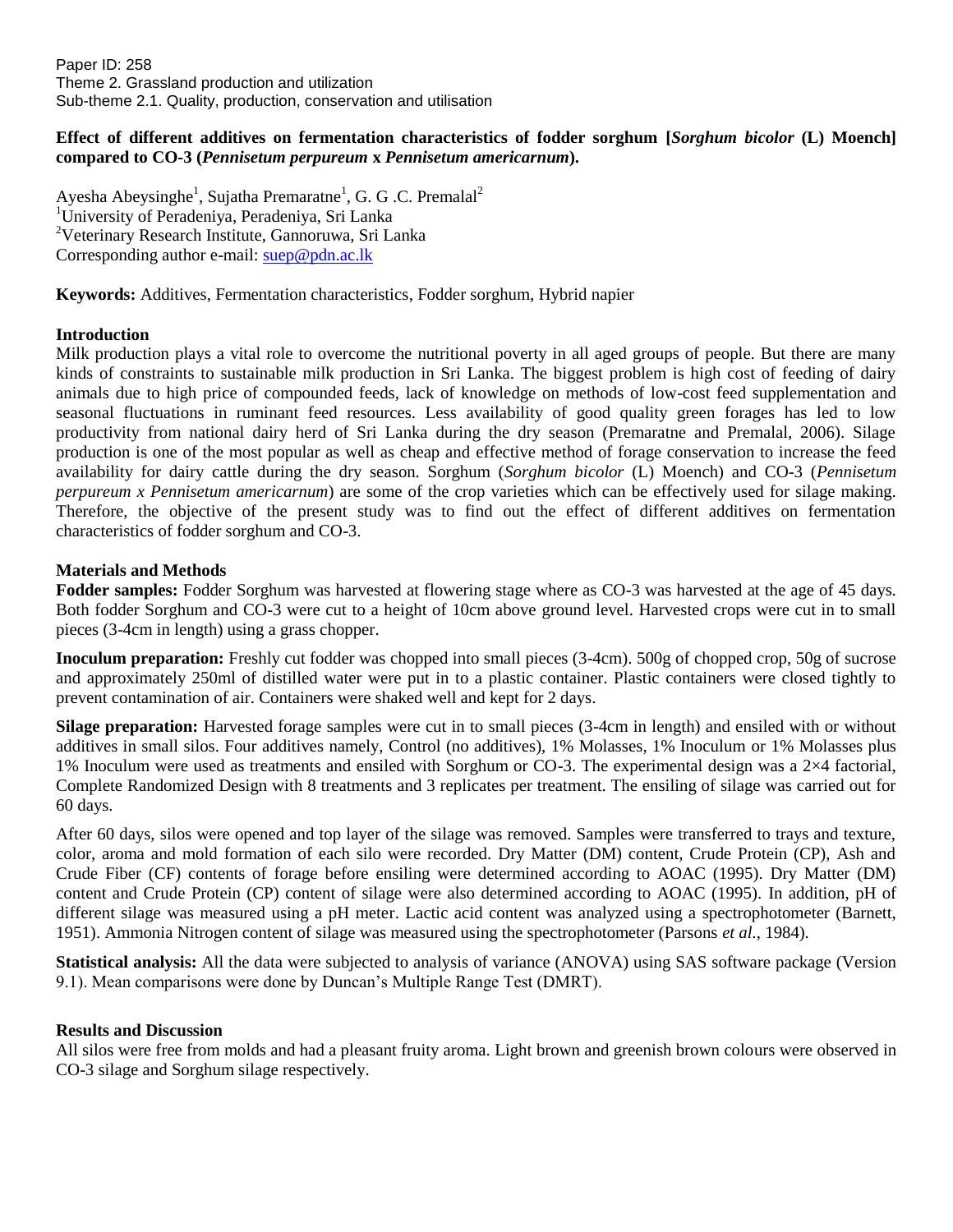**Table 1:** Proximate composition of silage,  $\%$ \*

| Treatment                        | DM                            | $\bf CP$                 |
|----------------------------------|-------------------------------|--------------------------|
| $CO-3$                           |                               |                          |
| Control                          | $18.61 \pm 0.19^t$            | $13.34 \pm 0.11^{\circ}$ |
| $C + 1\%$ Molasses               | $26.36 \pm 0.86^{\circ}$      | $14.69 \pm 0.10^a$       |
| $C + 1\%$ Inoculum               | $24.22 \pm 0.38$ <sup>d</sup> | $14.37 \pm 0.25^{\circ}$ |
| $C + 1\%$ Molasses + 1% Inoculum | $15.71 \pm 0.28^g$            | $14.71 \pm 0.10^a$       |
| Sorghum                          |                               |                          |
| Control                          | $35.71 \pm 0.65^{\circ}$      | $9.57 \pm 0.34^e$        |
| $C + 1\%$ Molasses               | $30.72 \pm 0.53^b$            | $10.5 \pm 0.15^d$        |
| $C + 1\%$ Inoculum               | $22.29 \pm 0.16^e$            | $11.27 \pm 0.12^c$       |
| $C + 1\%$ Molasses + 1% Inoculum | $18.48 \pm 0.09^f$            | $10.38 \pm 0.17^{\rm d}$ |

**\***Data are presented as Mean± SE

a, b, c, d, e, f, g Means within a column with different superscripts are significantly different ( $p<0.05$ )

The DM content of CO-3 silage was lower (P<0.05) as compared to fodder Sorghum silage (Table 1). This may be related to lower dry matter content (15.07%) in CO-3 prior to ensiling compared to fodder Sorghum (19.39%). Crude protein content of Sorghum silage was much lower (P<0.05) than that of CO-3 silage (Table 1). Inclusion of additives increased (P<0.05) the CP content of silage in both crops. According to Bilal (2009), the CP content of silage increased with addition of molasses due to protein sparing activity in fermentation process.

**Fermentation characteristics of silage:** pH of Sorghum silage was lower (P<0.05) as compared to that of CO-3 silage (Table 2). Inclusion of molasses plus Inoculums decreased (P<0.05) the pH of both Sorghum and CO-3 silage compared to the control. According to Bilal, (2009) the sugars provide substrate for lactic acid bacteria fermentation and that will increase accumulation of lactic acid, resulting in low pH of silage. Amer *et al.,* (2012) also reported that initial Water Soluble Content had a major effect on declining of pH during ensiling. The lowest (P<0.05) lactic acid content was observed in CO-3 control silage compared to other treatments (Table 2). Addition of additives increased (P<0.05) the LA content of both silage types. The highest (P<0.05) LA % was observed in silage prepared with 1% molasses plus 1% inoculum in both crops (Table 2). Addition of molasses must have increased the availability of carbohydrates for fermentation of microbes and thereby increased the lactic acid content in silage. The Ammonia Nitrogen content of CO-3 silage was much higher (P<0.05) than that of Sorghum silage (Table 2). This may be related with the high amount of CP in CO-3 as compared to Sorghum silage (Table 1) and fermentation of that protein with the addition of inoculum.

| <b>Parameter</b>               | pH                             | ా<br>LA%                     | $NH3-N%$                   |
|--------------------------------|--------------------------------|------------------------------|----------------------------|
| <b>Treatment</b>               |                                |                              |                            |
| $CO-3$                         |                                |                              |                            |
| Control                        | $5.37 \pm 0.01^b$              | $3.5 \pm 0.03$ <sup>f</sup>  | $8.06 \pm 0.08^a$          |
| $C + 1\%$ Molasses             | $5.52 \pm 0.02^{\text{a}}$     | $7.09 \pm 0.17^{\text{d,e}}$ | $5.88 \pm 0.34^b$          |
| $C + 1\%$ Inoculum             | $5.38 \pm 0.02^b$              | $\overline{6.77} \pm 0.37^e$ | $6.03 \pm 0.23^b$          |
| $C+1\%$ Molasses + 1% Inoculum | $4.42 \pm 0.01^{\circ}$        | $13.29 \pm 0.24^{\circ}$     | $3.63 \pm 0.19^{\text{d}}$ |
| Sorghum                        |                                |                              |                            |
| Control                        | $4.47 \pm 0.04^c$              | $7.85 \pm 0.22^{c,d}$        | $2.60 \pm 0.00^e$          |
| $C + 1\%$ Molasses             | $4.37 \pm 0.01^{\text{c,d}}$   | $7.54 \pm 0.19^{c,d}$        | $2.60 \pm 0.12^e$          |
| $C + 1\%$ Inoculum             | $4.30 \pm 0.02$ <sup>d,e</sup> | $8.16 \pm 0.34$ <sup>c</sup> | $4.63 \pm 0.19^c$          |
| $C+1\%$ Molasses + 1% Inoculum | $4.23 \pm 0.01^e$              | $12.54 \pm 0.22^b$           | $6.01 \pm 0.19^b$          |

**Table 2:** Effects of treatments on fermentation characteristics of silage\*

**\***Data are presented as Mean± SE; on dry matter basis.

Bata are presented as from  $z = \frac{z_1}{z_2} + \frac{z_3}{z_3} + \frac{z_4}{z_4}$  because  $z_4$ ,  $\frac{z_5}{z_5}$  are significantly different (p<0.05)

### **Conclusion**

According to the results, it is possible to prepare fodder Sorghum and CO-3 as silage either alone or with additives under local conditions. Addition of molasses and inoculum had positive effects on some of the fermentation characteristics of fodder Sorghum and CO-3 compared to the control.